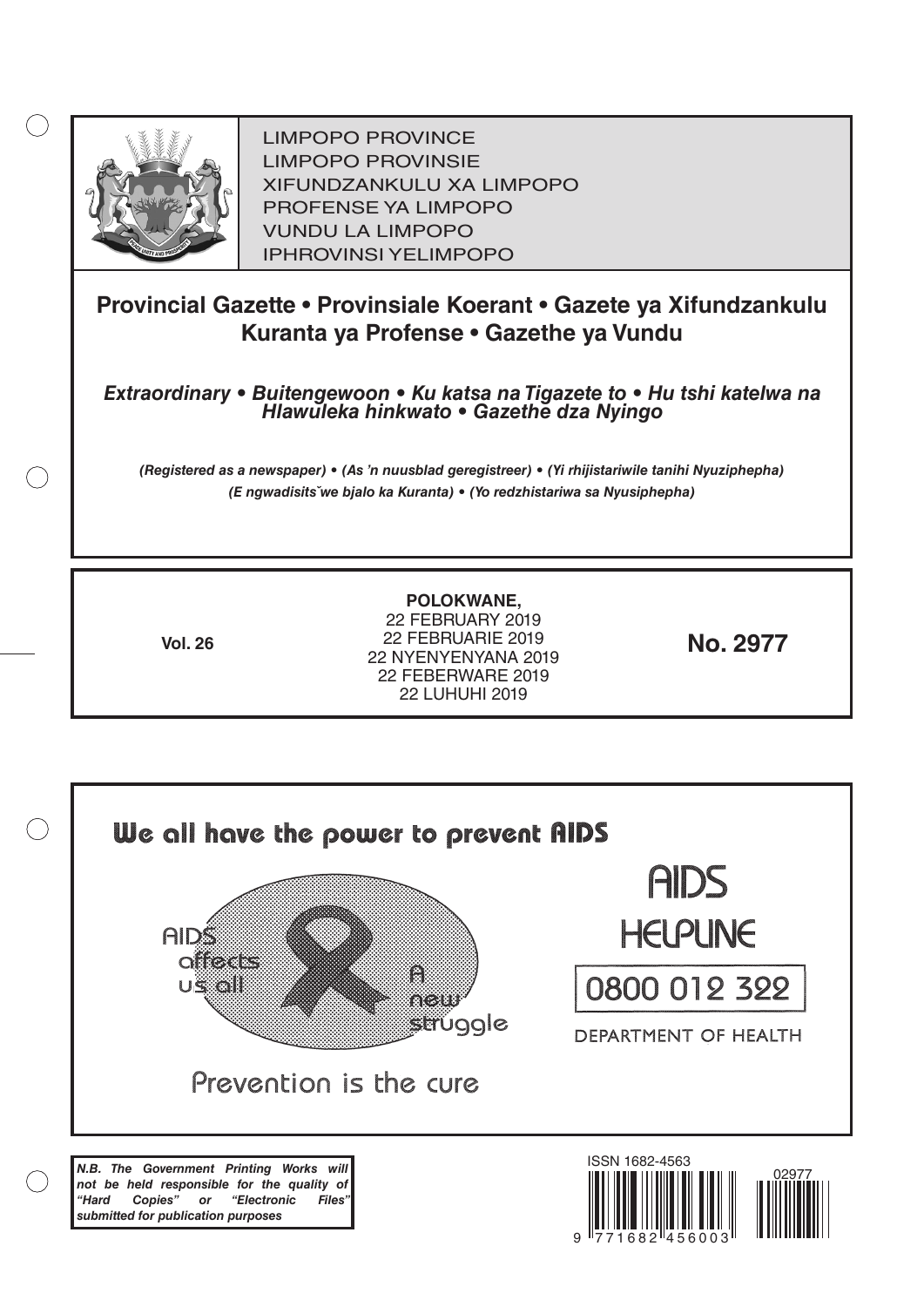# **IMPORTANT NOTICE:**

**The GovernmenT PrinTinG Works Will noT be held resPonsible for any errors ThaT miGhT occur due To The submission of incomPleTe / incorrecT / illeGible coPy.**

**no fuTure queries Will be handled in connecTion WiTh The above.**

### **CONTENTS**

|                                   | Gazette | Page                                                                                            |
|-----------------------------------|---------|-------------------------------------------------------------------------------------------------|
|                                   | No.     | No.                                                                                             |
| <b>PROCLAMATION • PROKLAMASIE</b> |         |                                                                                                 |
|                                   | 2977    |                                                                                                 |
|                                   | 2977    |                                                                                                 |
|                                   |         | Kies Wet (73/1998): Uitskryf en bepaling van datum van verkiesing van die Provinsiale Parlement |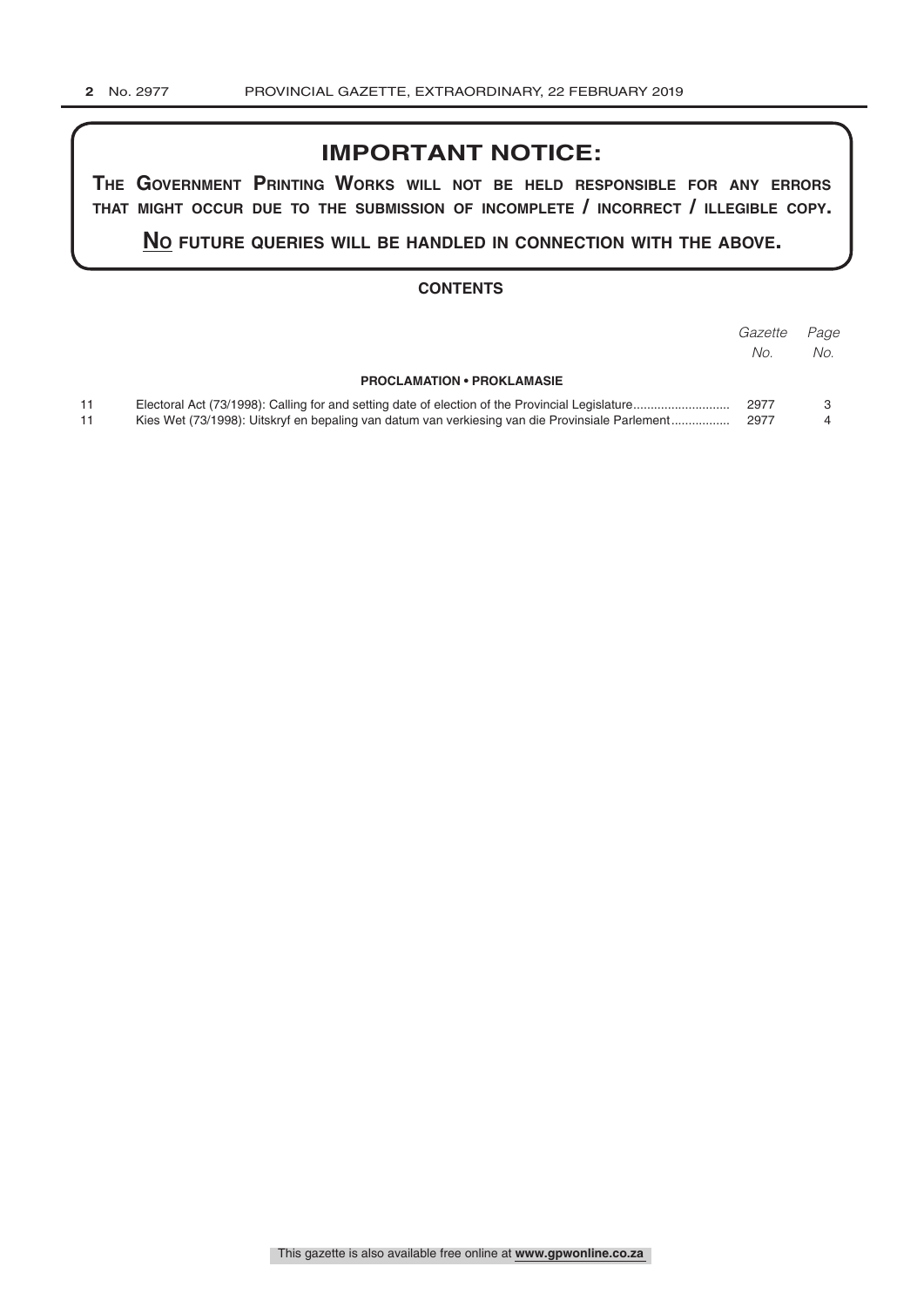## Proclamation • Proklamasie

### **PROCLAMATION 11 OF 2019**

## **LIMPOPO PROVINCIAL ADMINISTRATION**

**PROCLAMATION** BY THE **PREMIER OF LIMPOPO** 

## CALLING FOR AND SETTING DATE OF ELECTION OF THE PROVINCIAL **LEGISLATURE**

I, Chupu Stanley Mathabatha, in terms of section 108(2) of the Constitution of the Republic of South Africa, 1996 read with section 18 of the Electoral Act, 1998 (Act No. 73 of 1998), after consulting with the Electoral Commission, call for the election of the Provincial Legislature of Limpopo and set the 8<sup>th</sup> day of May 2019 as the voting day.

Given under my hand at Limpopo on this  $22$  day of February 2019.

**STANLEY MATHABATHA PREMIER: LIMPOPO**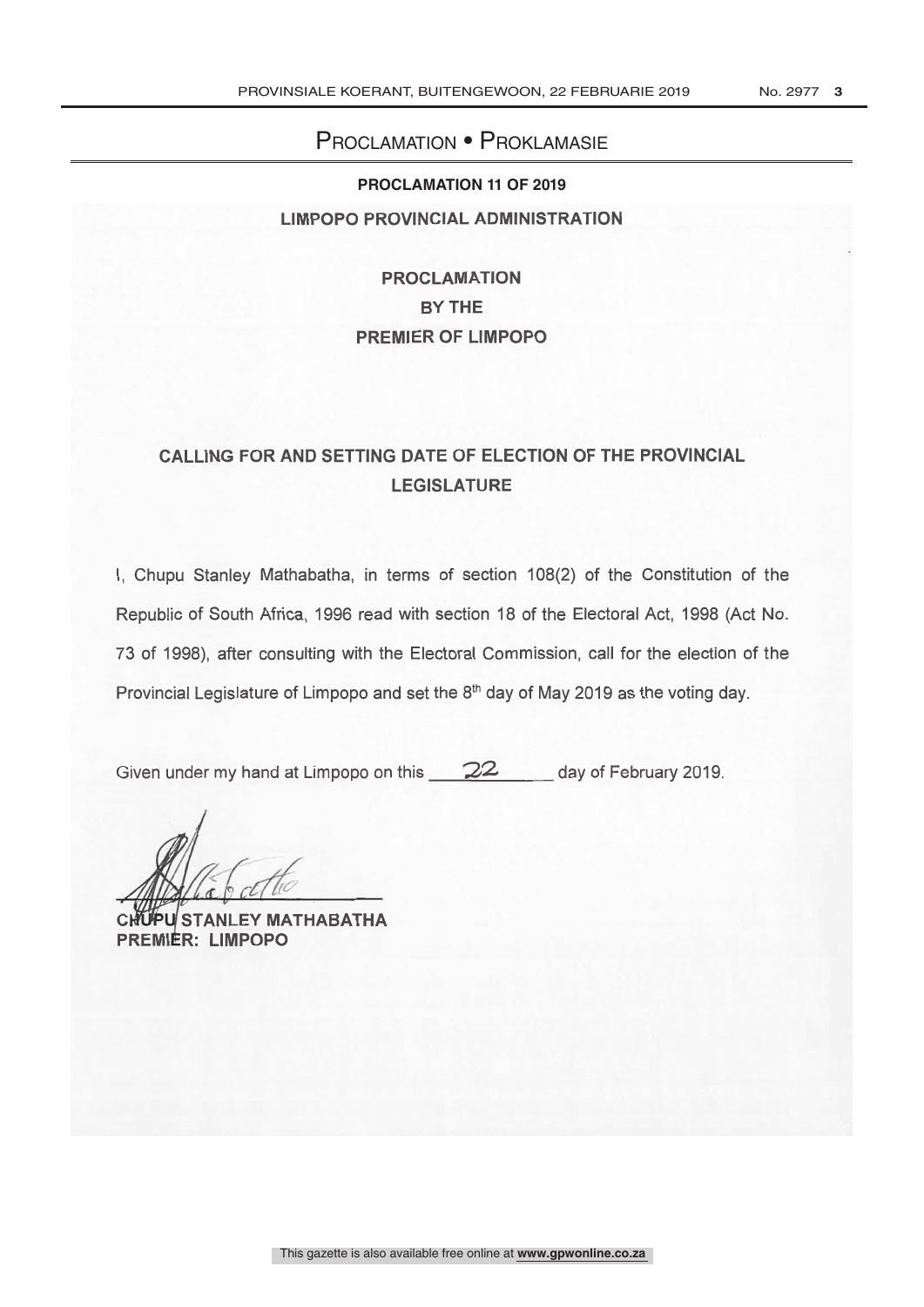### **PROKLAMASIE 11 VAN 2019**

## **LIMPOPO PROVINSIALE ADMINISTRASIE PROKLAMASIE**

#### **DEUR DIE**

## PREMIER VAN LIMPOPO

# UITSKRYF EN BEPALING VAN DATUM VAN VERKIESING VAN DIE PROVINSIALE **PARLEMENT**

Ek, Chupu Stanley Mathabatha, in terme van artikel 108(2) van die Grondwet van die Republiek van Suid -Afrika, 1996 saamgelees met artikel 18 van die Kies Wet, 1998 (Wet No. 73 van 1998), skryf hiermee, na oorleg met die Verkiesingskommissie, `n verkiesing vir die Provinsiale Parlement van Limpopo uit en ek bepaal 8 Mei 2019 as die verkiesingsdag.

ONDERTEKEN te Polokwane op hierdie 22 dag van Februarie 2019.

CHUPU STANLEY MATHABATHA **PREMIER: LIMPOPO**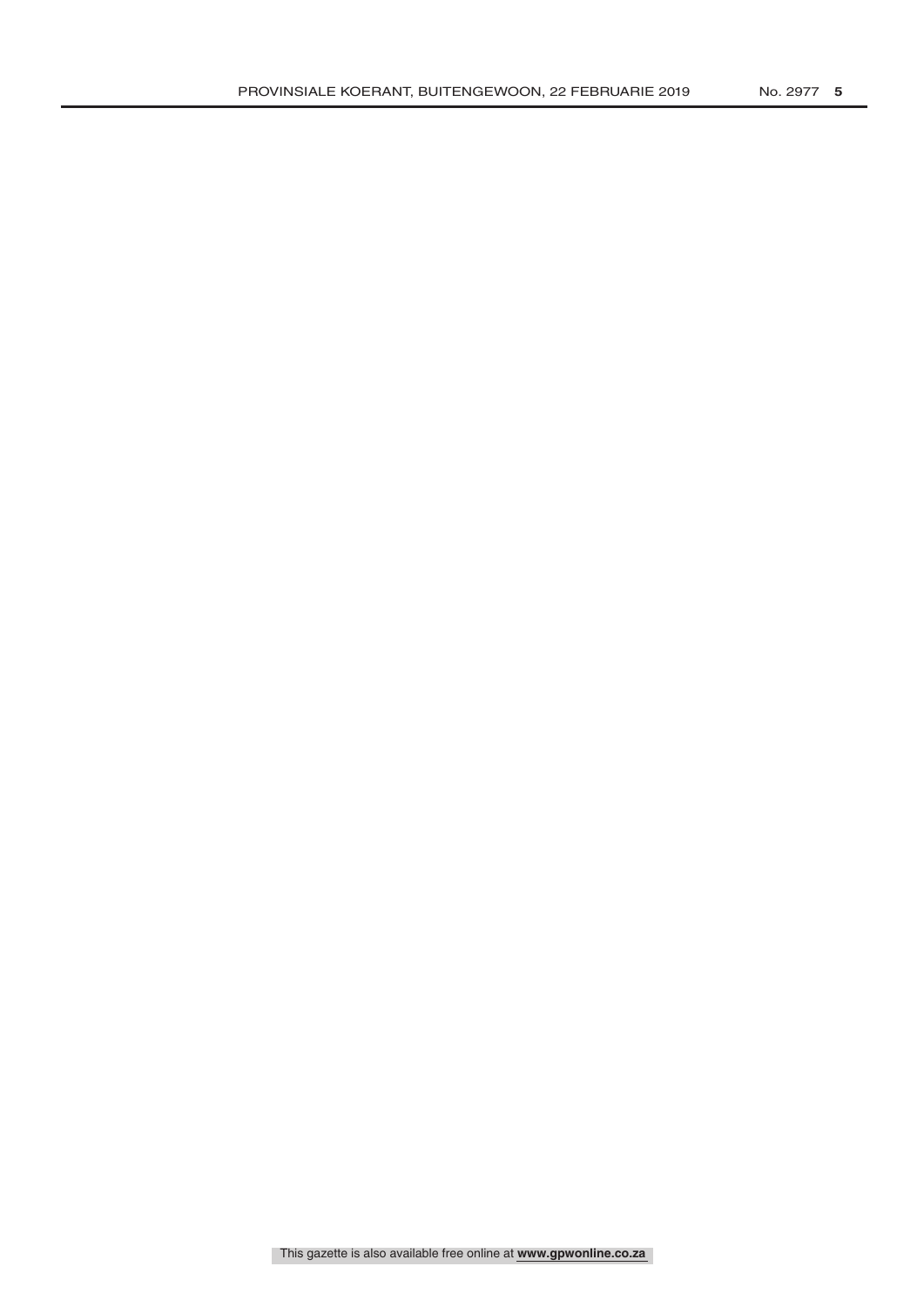This gazette is also available free online at **www.gpwonline.co.za**